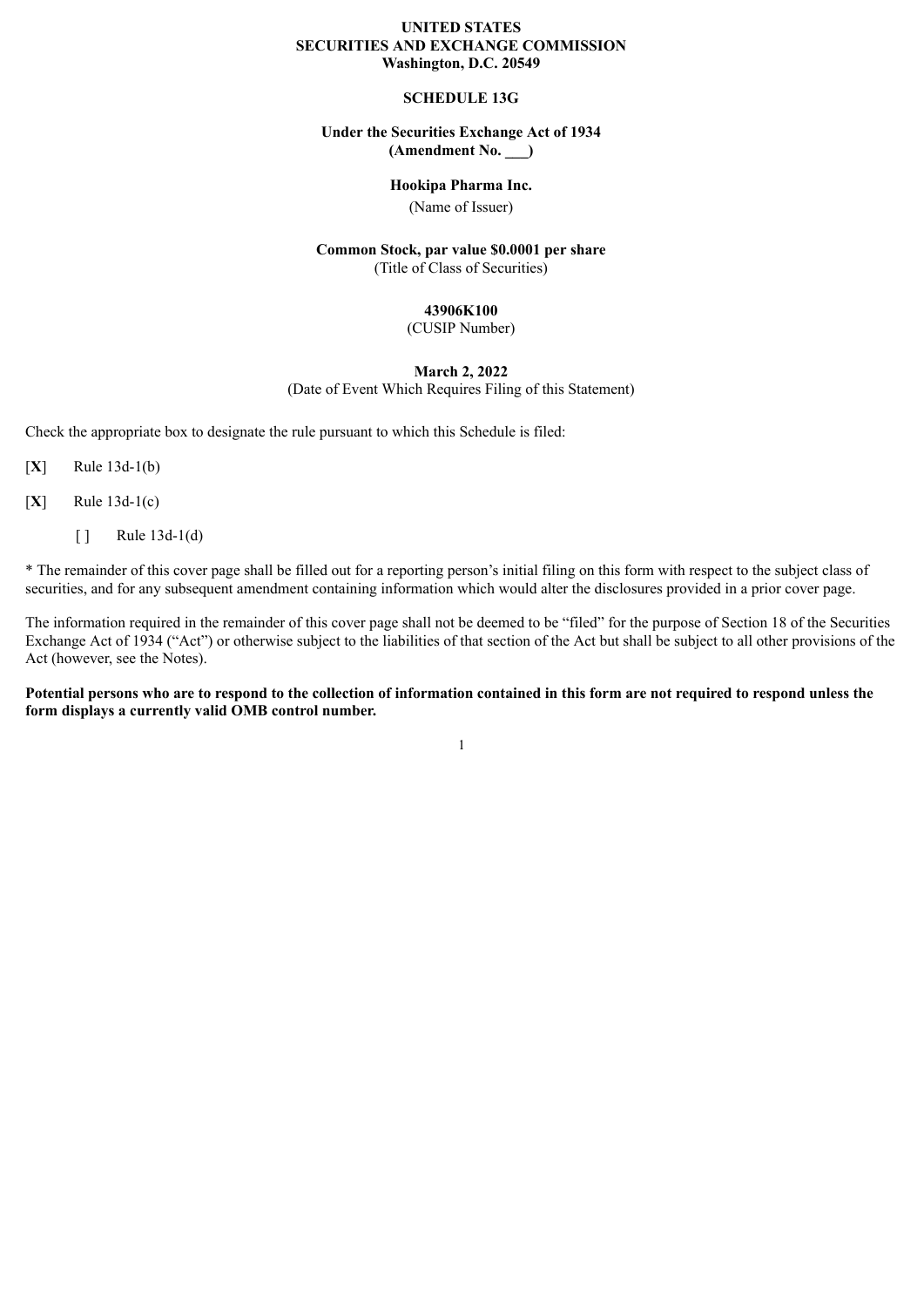1. Names of Reporting Persons.

### **EcoR1 Capital, LLC**

2. Check the Appropriate Box if a Member of a Group (See Instructions)

(a)  $\underline{X}$ 

- (b)
- 3. SEC Use Only
- 4. Citizenship or Place of Organization **Delaware**

| 5. Sole Voting Power -0-              |
|---------------------------------------|
| 6. Shared Voting Power 5,090,856      |
| 7. Sole Dispositive Power -0-         |
| 8. Shared Dispositive Power 5,090,856 |
|                                       |

9. Aggregate Amount Beneficially Owned by Each Reporting Person **5,090,856**

10. Check if the Aggregate Amount in Row (9) Excludes Certain Shares (See Instructions) **\_\_\_\_\_\_**

- 11. Percent of Class Represented by Amount in Row (9) **9.99%**
- 12. Type of Reporting Person (See Instructions) **OO, IA** 2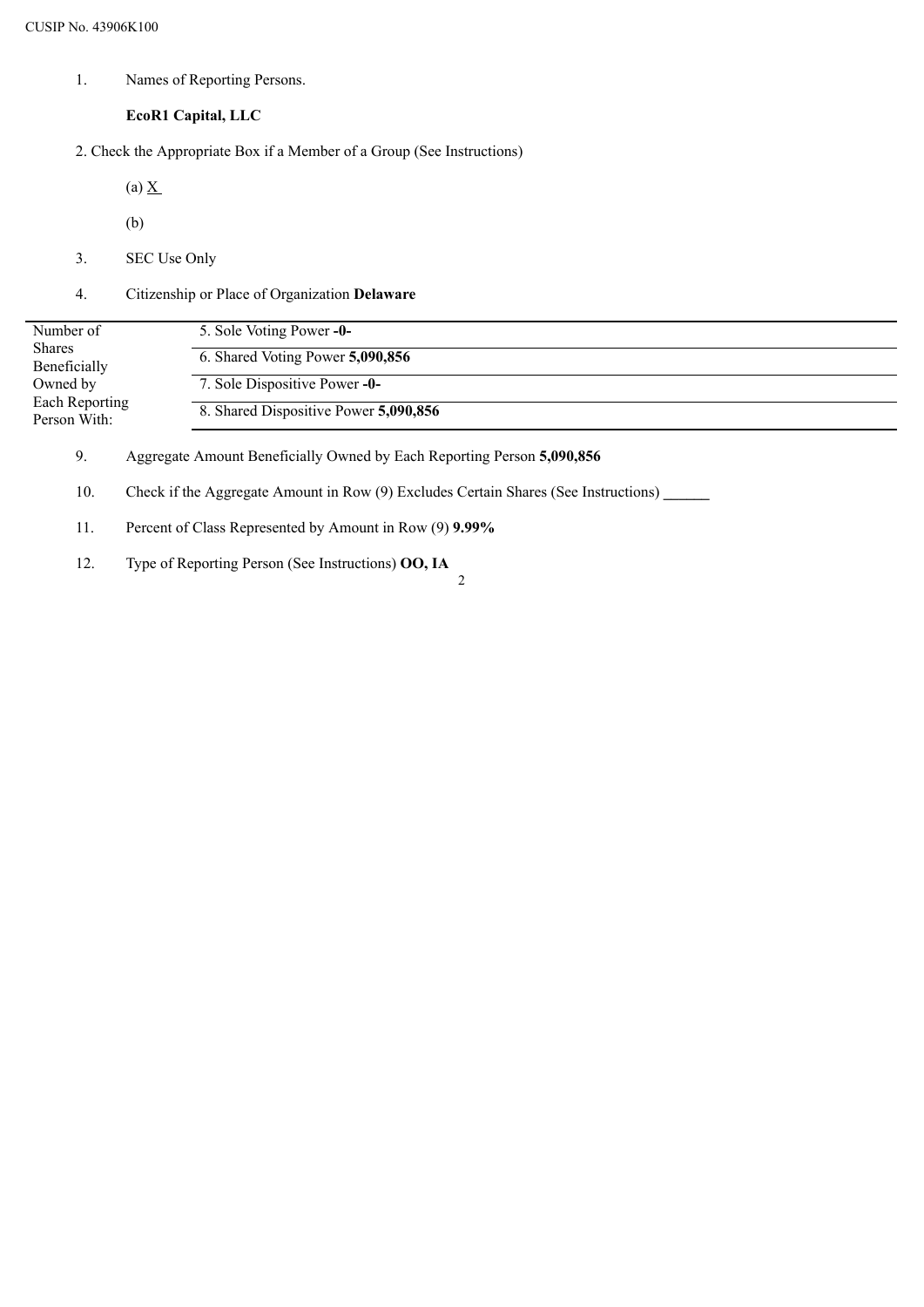1. Names of Reporting Persons.

### **Oleg Nodelman**

- 2. Check the Appropriate Box if a Member of a Group (See Instructions)
	- (a)  $\underline{X}$
	- (b)
- 3. SEC Use Only
- 4. Citizenship or Place of Organization **United States**

| Number of                      | 5. Sole Voting Power -0-              |
|--------------------------------|---------------------------------------|
| <b>Shares</b><br>Beneficially  | 6. Shared Voting Power 5,090,856      |
| Owned by                       | 7. Sole Dispositive Power -0-         |
| Each Reporting<br>Person With: | 8. Shared Dispositive Power 5,090,856 |

9. Aggregate Amount Beneficially Owned by Each Reporting Person **5,090,856**

- 10. Check if the Aggregate Amount in Row (9) Excludes Certain Shares (See Instructions) **\_\_\_\_\_\_**
- 11. Percent of Class Represented by Amount in Row (9) **9.99%**
- 12. Type of Reporting Person (See Instructions) **IN, HC**
- 3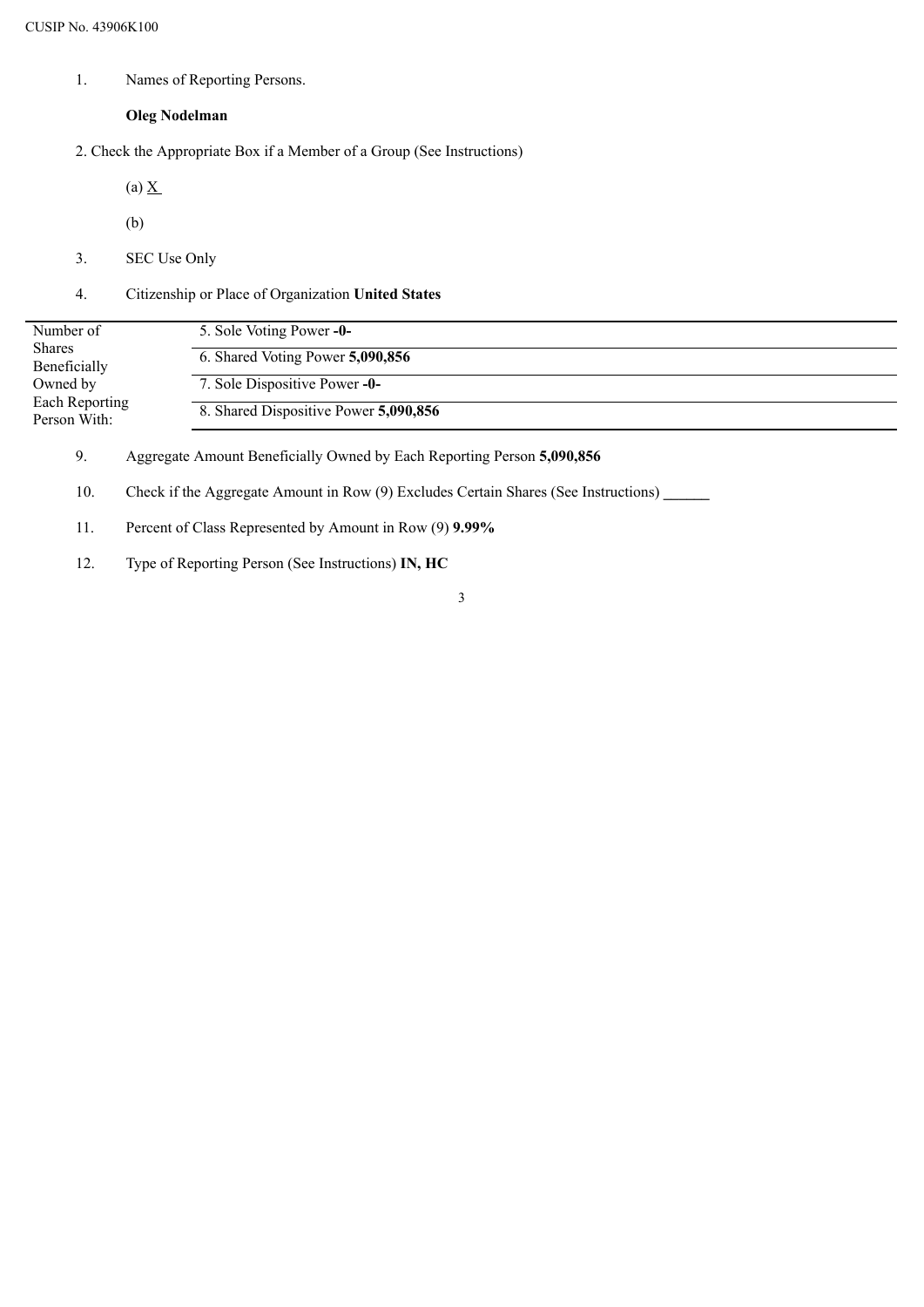1. Names of Reporting Persons.

## **EcoR1 Capital Fund Qualified, L.P.**

- 2. Check the Appropriate Box if a Member of a Group (See Instructions)
	- $(a)$
	- (b) \_\_\_\_\_\_
- 3. SEC Use Only

### 4. Citizenship or Place of Organization **Delaware**

| Number of<br><b>Shares</b> | 5. Sole Voting Power -0-              |
|----------------------------|---------------------------------------|
| Beneficially               | 6. Shared Voting Power 4,728,785      |
| Owned by<br>Each Reporting | 7. Sole Dispositive Power -0-         |
| Person With:               | 8. Shared Dispositive Power 4,728,785 |

9. Aggregate Amount Beneficially Owned by Each Reporting Person **4,728,785**

- 10. Check if the Aggregate Amount in Row (9) Excludes Certain Shares (See Instructions) **\_\_\_\_\_\_**
- 11. Percent of Class Represented by Amount in Row (9) **9.3%**
- 12. Type of Reporting Person (See Instructions) **PN**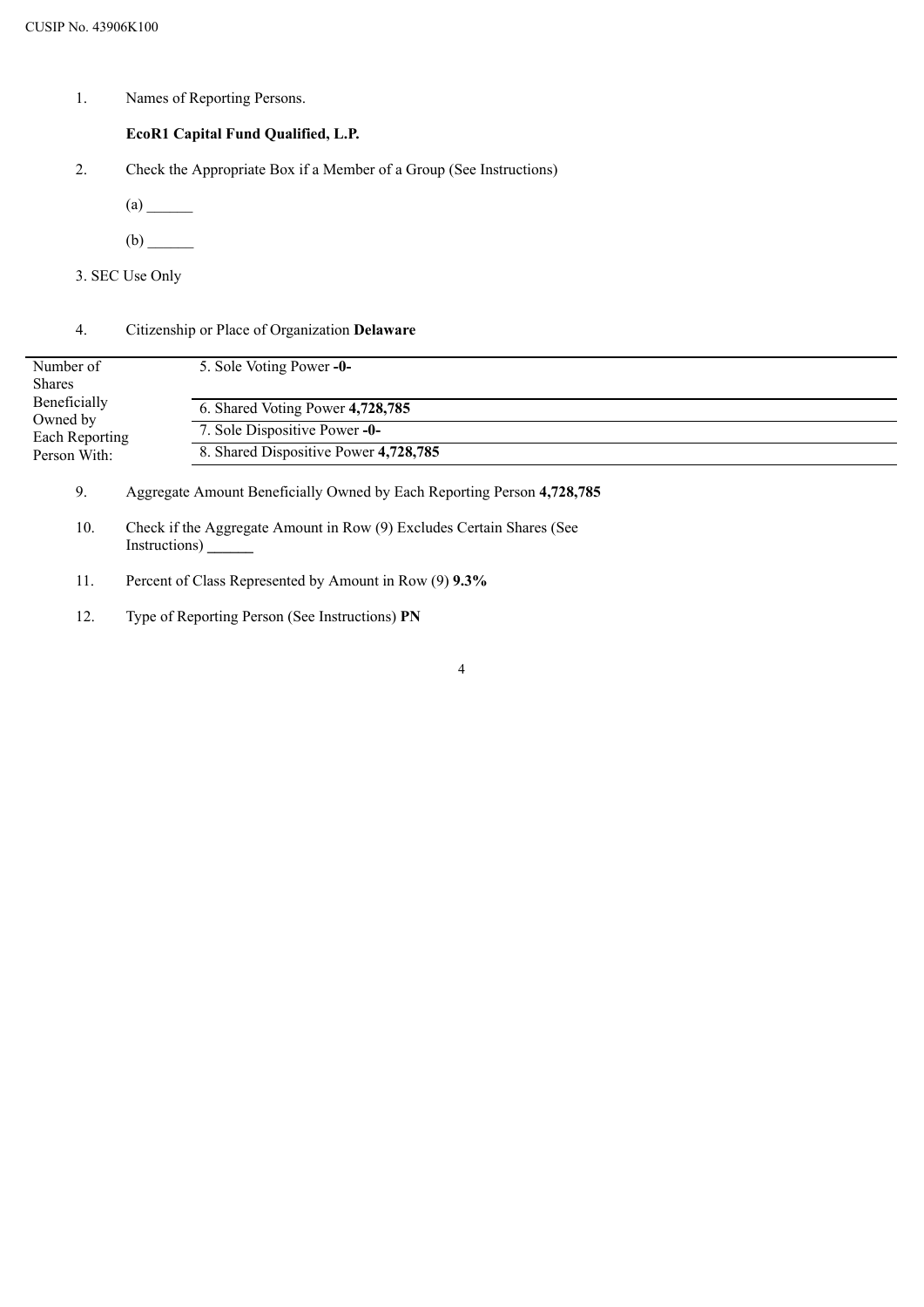| Item        |     | 1.                                                                                                                                                  |
|-------------|-----|-----------------------------------------------------------------------------------------------------------------------------------------------------|
|             | (a) | Name of Issuer                                                                                                                                      |
|             |     | Hookipa Pharma Inc.                                                                                                                                 |
|             | (b) | Address of Issuer's Principal Executive Offices                                                                                                     |
|             |     | 350 Fifth Avenue, 72nd Floor, Suite 7240, New York, NY 10118                                                                                        |
| <b>Item</b> |     | 2.                                                                                                                                                  |
|             | (a) | The names of the persons filing this statement are:                                                                                                 |
|             |     | EcoR1 Capital Fund Qualified, L.P. ("Qualified Fund"); EcoR1 Capital, LLC ("EcoR1") and Oleg Nodelman<br>("Nodelman") (collectively, the "Filers"). |

Qualified Fund is filing this statement jointly with the other Filers, but not as a member of a group and it expressly disclaims membership in a group. In addition, filing this Schedule 13G on behalf of Qualified Fund should not be construed as an admission that it is, and it disclaims that it is, a beneficial owner, as defined in Rule 13d-3 under the **Act, of any of the Stock covered by this Schedule 13G.**

Each Filer also disclaims beneficial ownership of the Stock except to the extent of that person's pecuniary interest **therein.**

(b) The principal business office of the Filers is located at:

#### **357 Tehama Street #3, San Francisco, CA 94103**

- (c) For citizenship of Filers, see Item 4 of the cover sheet for each Filer.
- (d) This statement relates to the Issuer's shares of **Common Stock, par value \$0.0001 per share** (the "Stock").
- (e) The CUSIP number of the Issuer is: **43906K100**.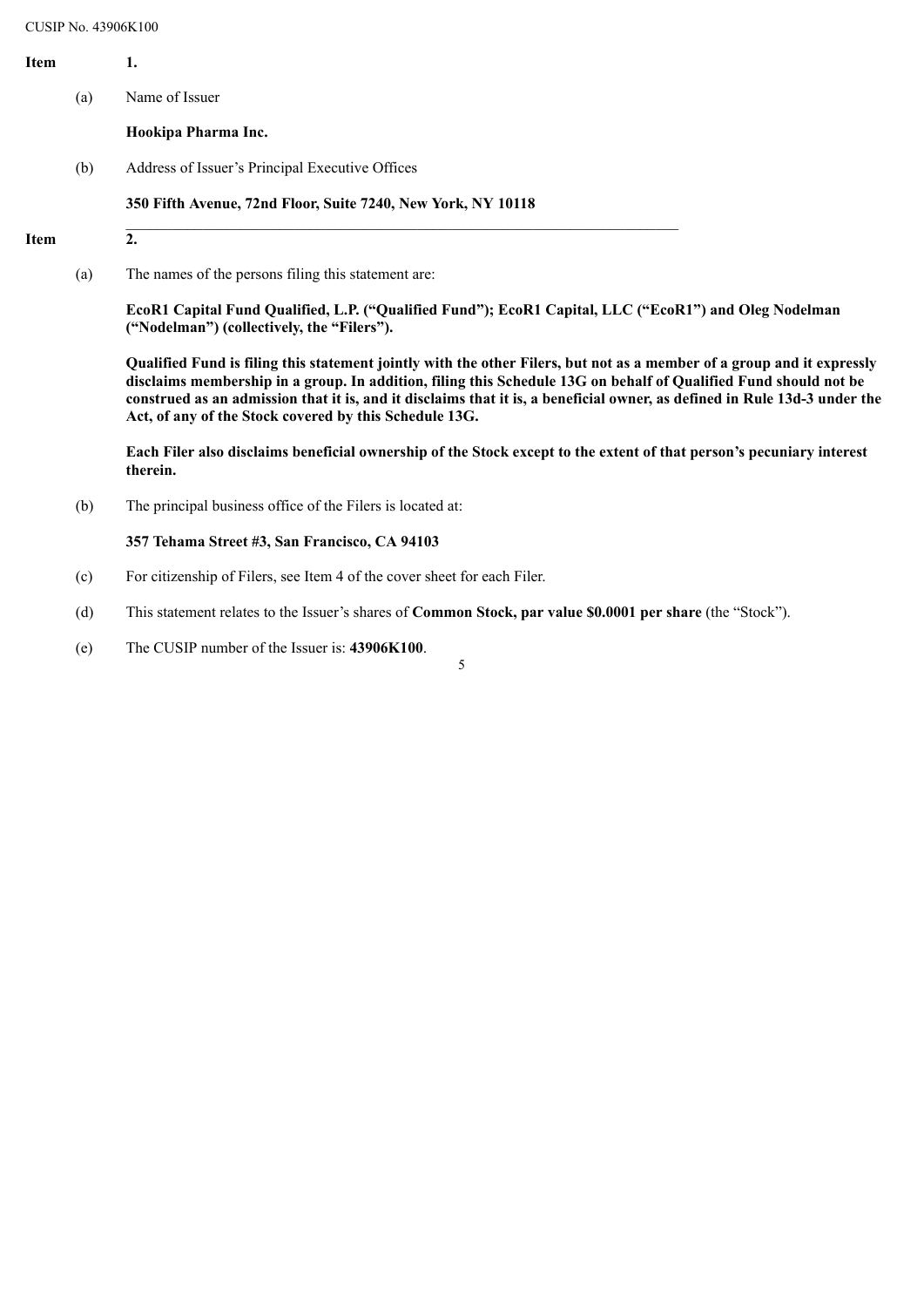CUSIP No. 43906K100

| Item 3. | If this statement is filed pursuant to rule $240.13d-1(b)$ or $240.13d-2(b)$ or (c), check whether the person filing is a:                                              |
|---------|-------------------------------------------------------------------------------------------------------------------------------------------------------------------------|
| (a)     | [] Broker or dealer registered under section 15 of the Act (15 U.S.C. 780).                                                                                             |
| (b)     | [ $\vert$ Bank as defined in section 3(a)(6) of the Act (15 U.S.C. 78c).                                                                                                |
| (c)     | [] Insurance company as defined in section $3(a)(19)$ of the Act (15 U.S.C. 78c).                                                                                       |
| (d)     | [] Investment company registered under section 8 of the Investment Company Act of 1940 (15 U.S.C. 80a-8).                                                               |
| (e)     | [X] An investment adviser in accordance with section 240.13d-1(b)(1)(ii)(E) as to EcoR1.                                                                                |
| (f)     | [ ] An employee benefit plan or endowment fund in accordance with section 240.13d-1(b)(1)(ii)(F).                                                                       |
| (g)     | [X ] A parent holding company or control person in accordance with $240.13d-1(b)(1)(ii)(G)$<br>as to Mr. Nodelman.                                                      |
| (h)     | [] A savings association as defined in section 3(b) of the Federal Deposit Insurance Act (12 U.S.C. 1813).                                                              |
| (i)     | $\lceil$ A church plan that is excluded from the definition of an investment company under section 3(c)(14) of the<br>Investment Company Act of 1940 (15 U.S.C. 80a-3). |
| (j)     | Group, in accordance with section 240.13d-1(b)(1)(ii)(J).                                                                                                               |

## **Item 4. Ownership.**

See Items 5-9 and 11 of the cover page for each Filer. The number shares of Common Stock beneficially owned by the Filers reported in this Schedule 13G includes shares of Common Stock issuable on conversion of shares of the Issuer's Series A-1 Convertible Preferred Stock beneficially owned by the Filers. Each share of Series A-1 Convertible Preferred Stock converts into 1,000 shares of Common Stock, subject to a 9.99% ownership limitation.

The percentages reported in this Schedule 13G are based on 50,868,668 shares of Common Stock outstanding as of March 14, 2022, as reported in the Issuer's Form 10-K filed on March 24, 2022.

## **Item 5. Ownership of Five Percent or Less of a Class**

If this statement is being filed to report the fact that as of the date hereof the reporting person has ceased to be the beneficial owner of more than five percent of the class of securities, check the following [ ].

## **Item 6. Ownership of More than Five Percent on Behalf of Another Person.**

Not applicable.

Item 7. Identification and Classification of the Subsidiary Which Acquired the Security Being Reported on By the Parent **Holding Company.**

Not applicable.

## **Item 8. Identification and Classification of Members of the Group.**

EcoR1 is the general partner and investment adviser of investment funds, including Qualified Fund. Mr. Nodelman is the control person of EcoR1.

## **Item 9. Notice of Dissolution of Group.**

Not applicable.

## **Item 10. Certification.**

# **Certification of EcoR1 and Mr. Nodelman:**

By signing below I certify that, to the best of my knowledge and belief, the securities referred to above were acquired and are held in the ordinary course of business and were not acquired and are not held for the purpose of or with the effect of changing or influencing the control of the issuer of the securities and were not acquired and are not held in connection with or as a participant in any transaction having that purpose or effect, other than activities solely in connection with a nomination under § 240.14a-11.

## **Certification of Qualified Fund:**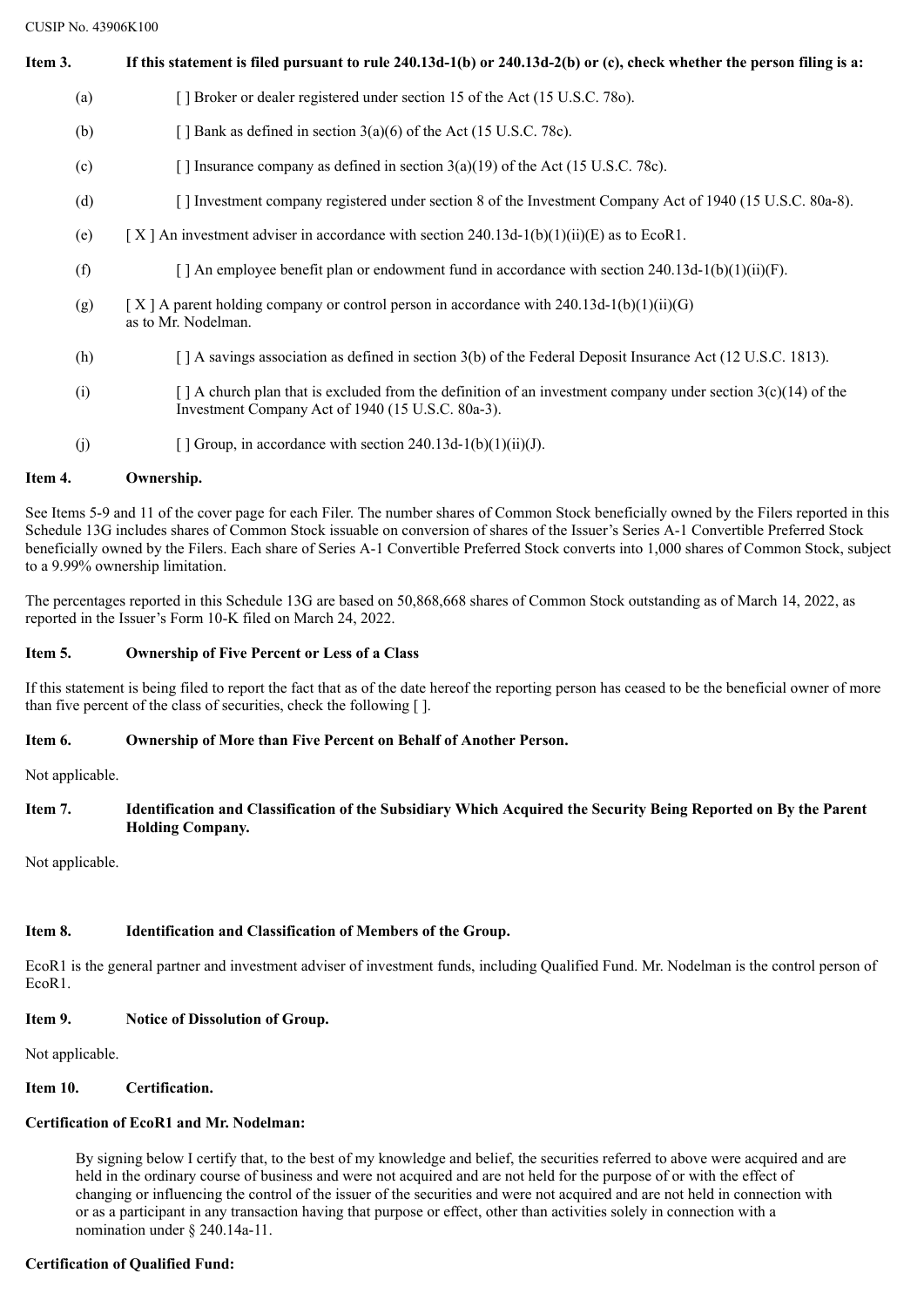By signing below I certify that, to the best of my knowledge and belief, the securities referred to above were not acquired and are not held for the purpose of or with the effect of changing or influencing the control of the issuer of the securities and were not acquired and are not held in connection with or as a participant in any transaction having that purpose or effect, other than activities solely in connection with a nomination under § 240.14a-11.

#### SIGNATURE

After reasonable inquiry and to the best of my knowledge and belief, I certify that the information set forth in this statement is true, complete and correct.

Dated: April 7, 2022

#### **EcoR1 CAPITAL, LLC**

By: /s/ Oleg Nodelman Oleg Nodelman, Manager /s/ Oleg Nodelman Oleg Nodelman

## **EcoR1 CAPITAL FUND QUALIFIED, L.P.**

By: EcoR1 Capital, LLC, General Partner

By: /s/ Oleg Nodelman

Oleg Nodelman, Manager